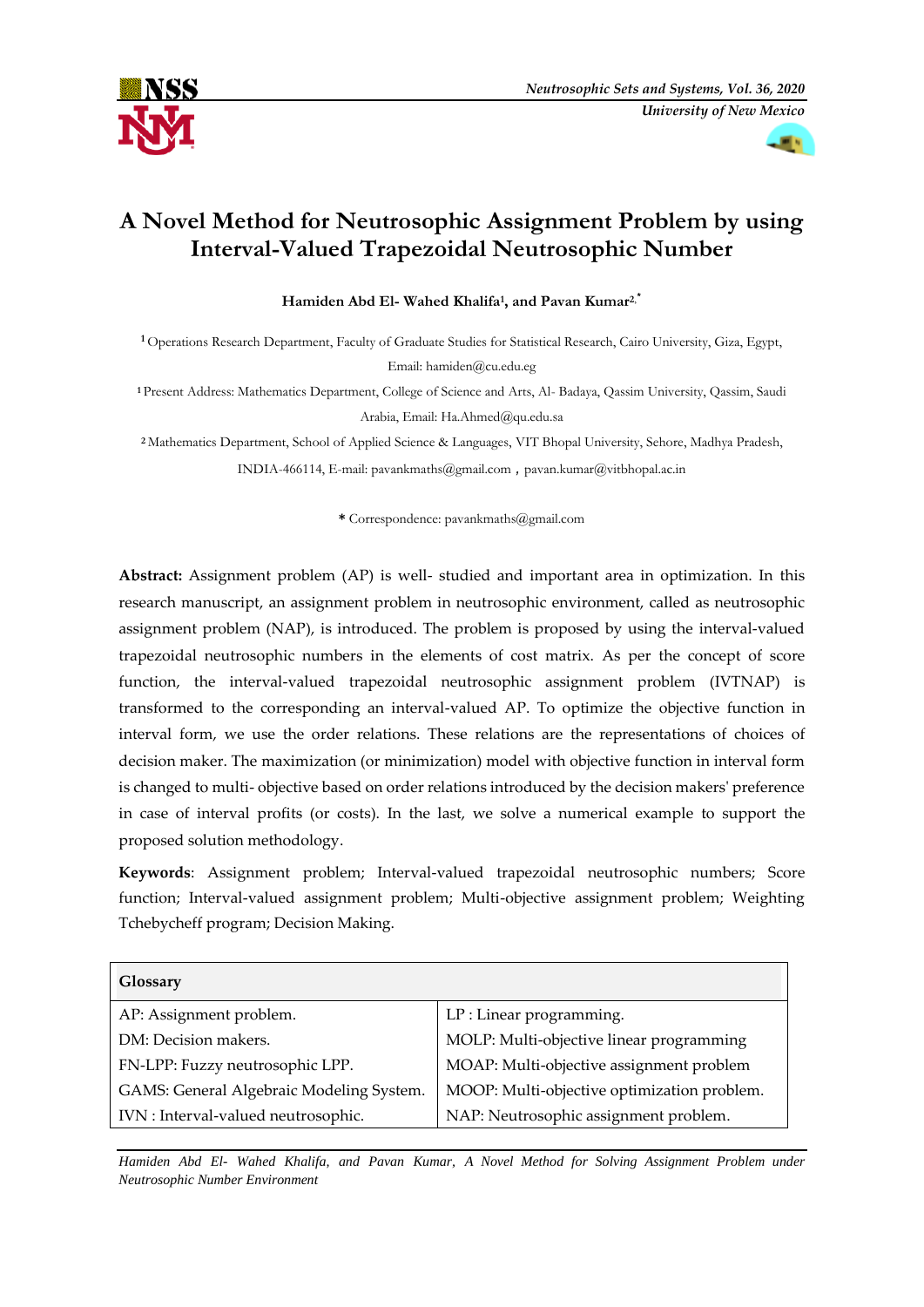| IVTNAP:<br>Interval- valued trapezoidal |
|-----------------------------------------|
| neutrosophic assignment.                |

#### **1. Introduction**

 In important real-life applications, an AP appears such as production planning, telecommunication, resource scheduling, vehicle routing and distribution, economics, plant location and flexible manufacturing systems, and attracts more and more researchers' attention [10, 13, 37], where it deals with the question how to set n number of people or machines to m number of works in such a way that an optimal assignment can be obtained to minimize the cost (or maximize the profit).

 Following these research objectives, the DM has to make an attempt for the optimization of models starting from linear AP to nonlinear AP. In view of this, the linear AP is a special kind of linear programming problem (LPP) where the people or machines are being assigned to various works as one to one rule so that the assignment profit (or cost) is optimized. An optimal assignee for the work is a good description of the AP, where number of rows is equal to the number of columns as explained in Ehrgott et al. [14]. A new approach was developed to study the assignment problem with several objectives, by Bao et al. [4], which was followed with applications to determine the costtime AP problem as multiple criteria decision making problem by Geetha and Nair [16].

 Few decades ago, a large number of authors and policy makers around the world have investigated the basic idea of fuzzy sets. The theory of fuzzy sets was, first, originated by Zadeh [45], which has been intensely applied to study several practical problems, including financial risk management. Then the fuzzy concept is also represented by fuzzy constraints and / or fuzzy quantities. Dubois and Prade [13] suggested the implementation of algebraic operations on crisp numbers to fuzzy numbers with the help of fuzzification method. However, AP representing reallife scenario consists of a set of parameters. The values of these parameters are set by decision makers. DMs required fixing exact values to the parameters that in the conventional approach. In that case, DMs do not precisely estimate the exact value of parameters, therefore the model parameters are generally defined in an uncertain manner. Zimmermann [46] was the first solved LP model having many objectives through suitable membership functions. Bellmann and Zadeh [6] implemented fuzzy set notion to the decision-making problem consisting of imprecision as well as uncertainty.

Sakawa and Yano [39] suggested the idea of fuzzy multiobjective linear programming (MOLP) problems. Hamadameen [18] derived an approach for getting the optimal solution of fuzzy MOLP model considering the coefficients of objective function as triangular fuzzy numbers. The fuzzy MOLP problem was reduced to crisp MOLP with the help of ranking function as explained by Wang [42]. Thereafter, the problem was solved with the help of the fuzzy programming method. Leberling [28] solved vector maximum LP problem using a particular kind of nonlinear membership functions. Bit et al. [7] applied fuzzy methodology for multiple objective transportation model. Belacela and Boulasselb [5] studied a multiple criteria fuzzy AP. Lin and Wen [29] designed an algorithm for the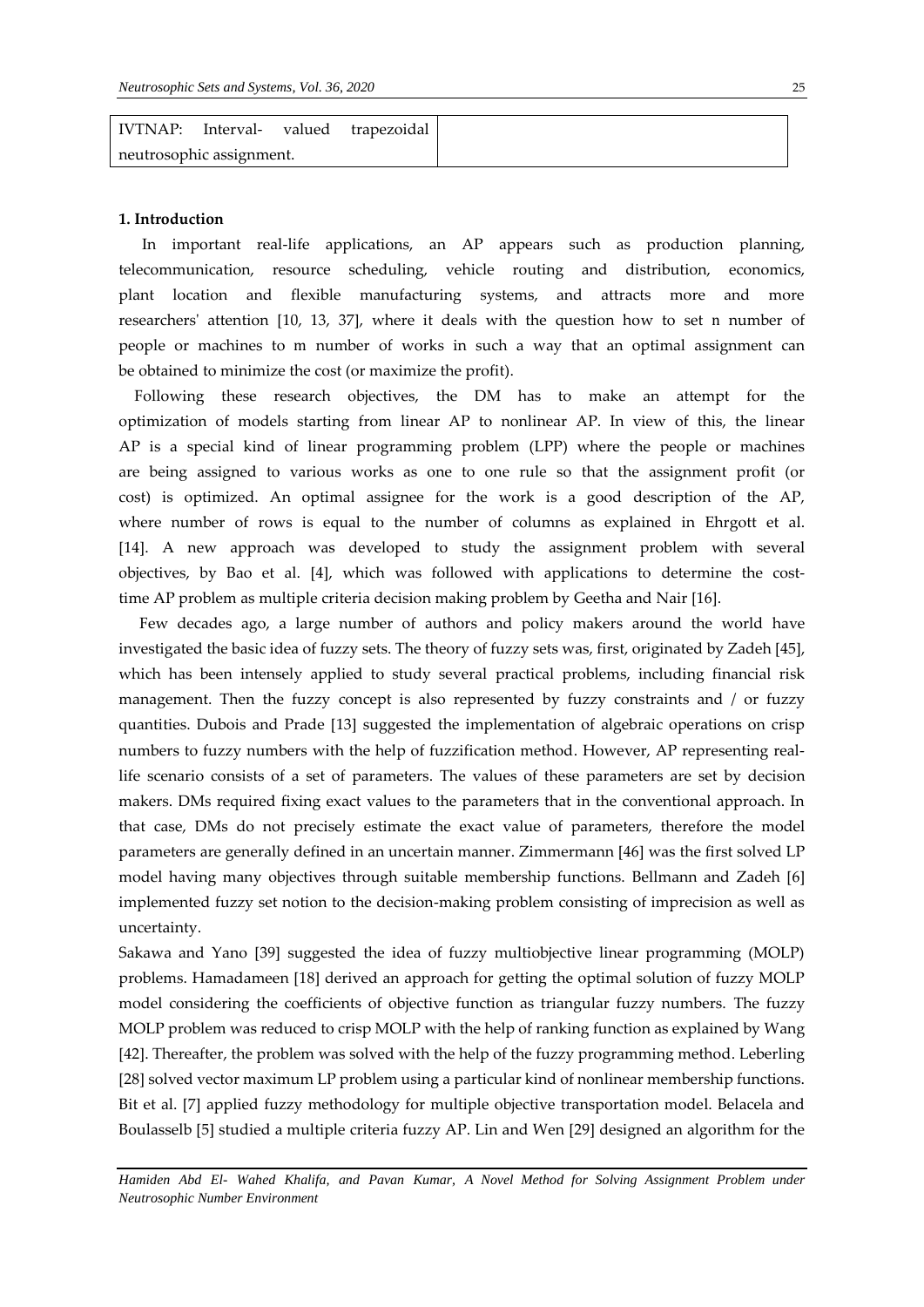solution of fuzzy AP problem. Kagade and Bajaj [22] discussed interval numbers cost coefficients MOAP problem. Yang and Liu [44] developed a Tabu search method with the help of fuzzy simulation to determine an optimal solution to the fuzzy AP. Moreover, De and Yadav [11] proposed a solution approach to MOAP with the implementation of fuzzy goal programming technique. Mukherjee and Basu [32] solved fuzzy cost AP problem using the ranking method introduced by Yager [43]. Pramanik and Biswas [36] studied multi-objective AP with imprecise costs, time and ineffectiveness. Haddad et al. [17] investigated some generalized AP models in imprecise environment. Emrouznejad et al. An alternative development was suggested for the fuzzy AP with fuzzy profits or fuzzy costs for all possible assignments as explained by Emrouznejad et al. [15]. Kumar and Gupta [26] investigated a methodology to solve fuzzy AP as well as fuzzy travelling salesman problem under various membership functions and ranking index introduced by Yager [43]. Medvedeva and Medvedev [31] applied the concept of the primal and dual for getting the optimal solution to a MOAP. Hamou and Mohamed [19] applied the branch & bound based method to generate the set of each efficient solution to MOAP. Jayalakshmi and Sujatha [21] investigated a novel procedure, referred as optimal flowing method providing the ideal and set of all efficient solutions. Pandian and Anuradha [34] investigated a novel methodology to determine the optimal solution of the problem consisting of zero-point method which was introduced by Pandian and Natarajan [33].

Khalifa and Al- Shabi [23] studied the multi-objective assignment problem with trapezoidal fuzzy numbers. They introduced an interactive approach for solving it and then determined the stability set of the first kind corresponding the solution. Khalifa [25] introduced an approach based on the Weighting Tchebycheff program to solve the multi- objective assignment problem in neutrosophic environment.

 The extension of intuitionistic fuzzy set is the neutrosophic set. The neutrosophic set consists of three defining functions. These functions are the membership function, the non-membership function, and the indeterminacy function. All these functions are entirely independent to each other. A new solution approach for the FN-LPP was proposed with real life application by Abdel *et al.* [3]. Kumar et al. [27] investigated a novel solution procedure for the computation of fuzzy pythagorean transportation problem, where they extended the interval basic feasible solution, then existing optimality method to obtain the cost of transportation. Khalifa et al. [24] studied the complex programming problem with neutrosophic concept. They applied the lexicographic order to determine the optimal [solution of neutrosophic complex programming. Vidhya et al. \[41\]](http://fs.unm.edu/NSS/OnOptimizingNeutrosophic20.pdf) studied [neutrosophic MOLP problem. Pramanik and Banerjee \[35\] proposed a goal programming](http://fs.unm.edu/NSS/OnOptimizingNeutrosophic20.pdf)  [methodology to MOLP problem under neutrosophic numbers.](http://fs.unm.edu/NSS/OnOptimizingNeutrosophic20.pdf) Broumi and Smarandaache [8] [introduced some novel operations for interval neutrosophic sets in terms of arithmetic, geometrical,](http://fs.unm.edu/NSS/OnOptimizingNeutrosophic20.pdf)  [and harmonic means. Rizk-Allah et al. \[38\] suggested a novel compromise approach for many](http://fs.unm.edu/NSS/OnOptimizingNeutrosophic20.pdf)  [objective transportation problem, which was further studied by Zimmermann's fuzzy](http://fs.unm.edu/NSS/OnOptimizingNeutrosophic20.pdf) programming [approach as well as the neutrosophic set terminology.](http://fs.unm.edu/NSS/OnOptimizingNeutrosophic20.pdf) Abdel- Basset et al. [1] introduced a plithogenic multi- criteria decision- [making model based on neutrosophic analytic hierarchy process](http://fs.unm.edu/NSS/OnOptimizingNeutrosophic20.pdf)  [in order of performance by similarity to the ideal solution of financial performance. Abdel-](http://fs.unm.edu/NSS/OnOptimizingNeutrosophic20.pdf) Basset et

*Hamiden Abd El- Wahed Khalifa, and Pavan Kumar, A Novel Method for Solving Assignment Problem under Neutrosophic Number Environment*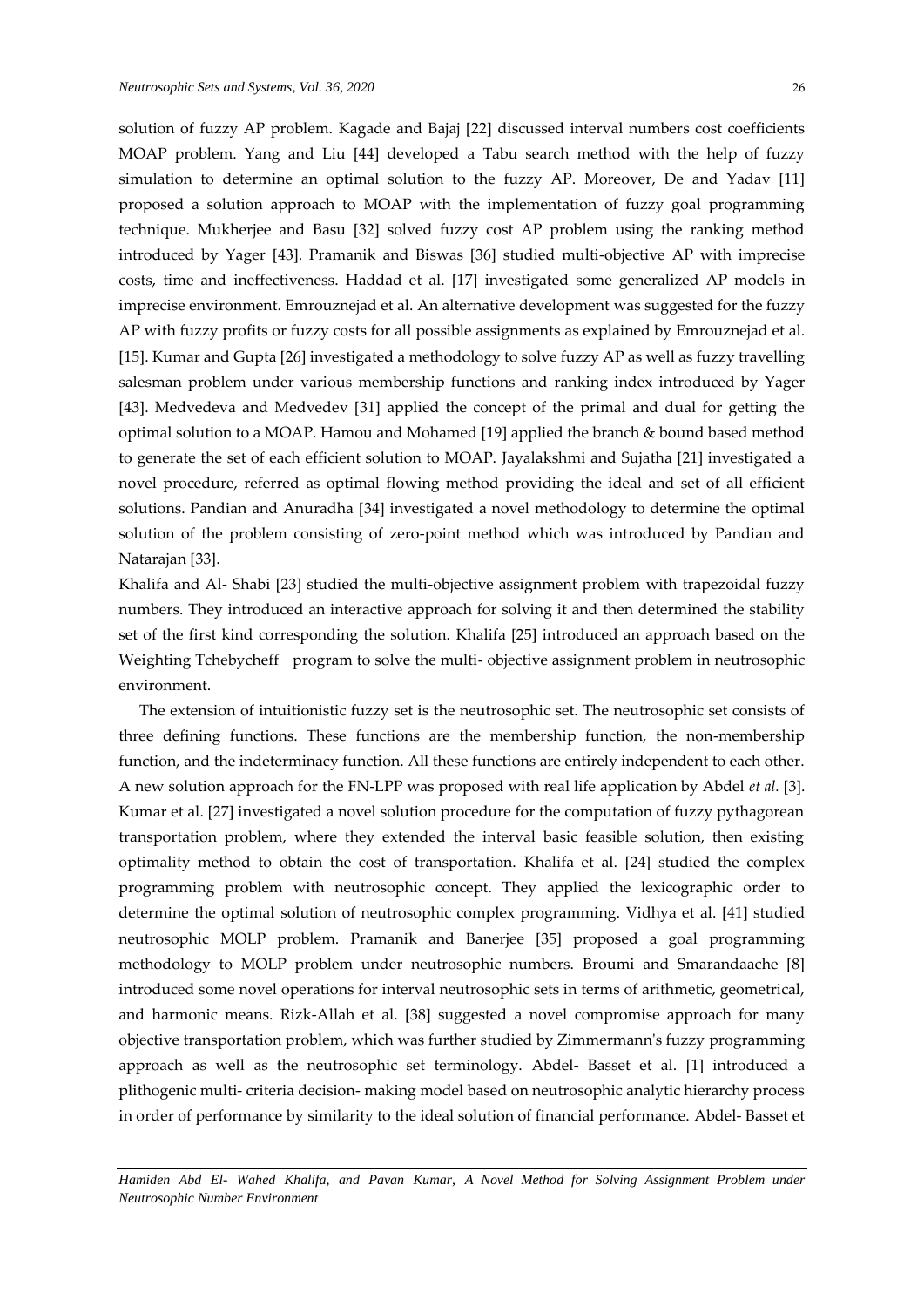[al. \[2\] evaluated a set of measurements for providing sustainable supply chain finance in the gas](http://fs.unm.edu/NSS/OnOptimizingNeutrosophic20.pdf)  [industry in the uncertain environment.](http://fs.unm.edu/NSS/OnOptimizingNeutrosophic20.pdf) Abdel- Basset et al. [3] proposed an integrated method based [on neutrosophic set to evaluate innovation value for smart product-](http://fs.unm.edu/NSS/OnOptimizingNeutrosophic20.pdf) service systems.

In this paper, the assignment problem having interval- valued trapezoidal neutrosophic numbers in all the parameters is introduced. This problem is converted into two objectives assignment problem, then the Weighting Tchebycheff program with the ideal targets are applied for solving it.

 The outlay of the proposed research article is organized as follows: In the next Section, we present some sort of preliminaries, which is essential for the present study. Section 3 formulate interval-valued trapezoidal neutrosophic assignment problem. Section 4 proposes solution approach for the determination of preferred solution. A numerical example is solved, in Section 5, to support the efficiency of the solution approach. In the last, some concluding remarks as well as the further research directions are summarized in Section 6.

## **2. Preliminaries**

 This section introduces some of basic concepts and results related to fuzzy numbers, neutrosophic set, and their arithmetic operations.

**Definition 1**. A fuzzy set P defined on the set of real numbers ℝ is called fuzzy number when the membership function

 $\mu_{\tilde{P}}(x)$ :  $\mathbb{R} \to [0,1]$ , have the following properties:

- 1.  $\mu_{\tilde{p}}(x)$  is an upper semi-continuous membership function;
- 2.  $\tilde{P}$  is convex fuzzy set, i.e.,  $\mu_{\tilde{P}}(\delta x + (1 \delta) y) \ge \min\{\mu_{\tilde{P}}(x), \mu_{\tilde{P}}(y)\}\)$  for all  $x, y \in \mathbb{R}; 0 \le \delta \le 1;$
- 3. P̃ is normal, i.e.,  $\exists x_0 \in \mathbb{R}$  for which  $\mu_{\tilde{P}}(x_0) = 1$ ;
- 4. Supp  $(\tilde{P}) = \{x \in \mathbb{R} : \mu_{\tilde{P}}(x) > 0\}$  is the support of  $\tilde{P}$ , and the closure  $cl(Supp(\tilde{P}))$  is compact set.

**Definition 2. (**Ishibuchi and Tanaka [20). An interval on ℝ is defined as

 $A = [a^L, a^R] = \{a : a^L \le a \le a^R, a \in \mathbb{R}\}$ , where  $a^L$  is left limit and  $a^R$  is right limit of A.

**Definition 3.** (Ishibuchi and Tanaka [20]).The interval is also defined by

 $A = \langle a_C, a_W \rangle = \{ \mathbf{a} : a_C - a_W \leq \mathbf{a} \leq a_C + a_W, \mathbf{a} \in \mathbb{R} \},$  where  $a_C = \frac{1}{2}$  $\frac{1}{2}$ (a<sup>R</sup>+a<sup>L</sup>) is center and a<sub>W</sub> =

1  $\frac{1}{2}$ (a<sup>R</sup> – a<sup>L</sup>) is width of A.

**Definition 4.** (Neutrosophic set, Wang et al. [42]). Let *X* be a nonempty set. Then a neutrosophic set  $\overline{P}_N$  of nonempty set *X* is defined as

$$
\overline{P}_{N} = \left\{ \langle x; , T_{\overline{P}_{N}}, I_{\overline{P}_{N}}, F_{\overline{P}_{N}} \rangle : x \in X \right\},\
$$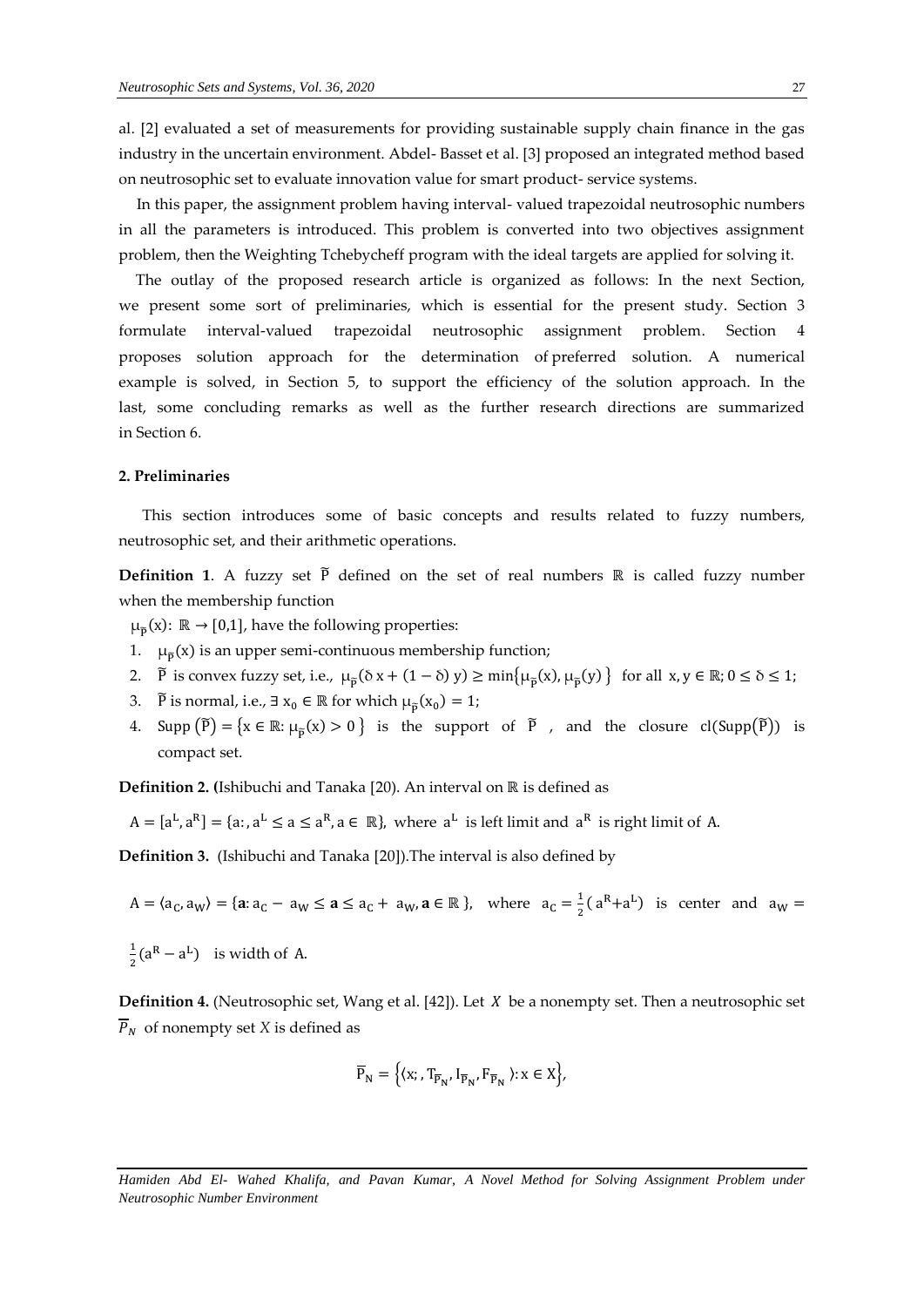where  $T_{\overline{P}_N}$ ,  $I_{\overline{P}_N}$ ;  $K \rightarrow 0$ <sub>−</sub>, 1<sup>+</sup>[ define respectively the degree of membership function, the degree of indeterminacy, and the degree of non-membership of element  $x \in X$  to the set  $\overline{P}_N$  with the condition:

$$
0_{-} \leq T_{\overline{P}_N} + I_{\overline{P}_N} + F_{\overline{P}_N} \leq 3^+.
$$
 (1)

**Definition 5.** (Interval-valued neutrosophic set, Broumi and Smarandache [8]). Let *X* be a nonempty set. Then an interval valued neutrosophic (IVN) set  $\overline{P}_{N}^{IV}$  of  $X$  is defined as:

$$
\overline{P}_N^{IV} = \Big\{ \langle x ; \, \left[T_{\overline{P}_N}^L, T_{\overline{P}_N}^U\right], \left[I_{\overline{P}_N}^L, I_{\overline{P}_N}^U\right], \left[F_{\overline{P}_N}^L, F_{\overline{P}_N}^U\right] \rangle : x \in X \Big\},
$$

where  $\left[T_{\overline{P}_N}^L, T_{\overline{P}_N}^U\right]$ ,  $\left[I_{\overline{P}_N}^L\right]$  $\frac{L}{P_N}$ ,  $I_{\overline{P}_N}^U$  $\frac{U}{P_N}$ , and  $\left[F_{\overline{P}_N}^L, F_{\overline{P}_N}^U\right] \subset [0,1]$  for each  $x \in X$ .

**Definition 6**. (Broumi and Smarandache [8]). Let

$$
\overline{P}_N^{IV} = \left\{ \left( x; \left[ T^L_{\overline{P}_N}, T^U_{\overline{P}_N} \right], \left[ I^L_{\overline{P}_N}, I^U_{\overline{P}_N} \right], \left[ F^L_{\overline{P}_N}, F^U_{\overline{P}_N} \right] \right\} : x \in X \right\} \text{ be IVNS, then}
$$

(i) 
$$
\overline{P}_N^{\text{IV}}
$$
 is empty if  $T_{\overline{P}_N}^{\text{L}} = T_{\overline{P}_N}^{\text{U}} = 0$ ,  $I_{\overline{P}_N}^{\text{L}} = I_{\overline{P}_N}^{\text{U}} = 1$ ,  $F_{\overline{P}_N}^{\text{L}} = F_{\overline{P}_N}^{\text{U}} = 1$ , for all  $x \in \overline{P}_N$ ,

(ii) Let  $0 = \langle x; 0,1,1 \rangle$ , and  $1 = \langle x; 1,0,0 \rangle$ .

**Definition** 7. (Interval-valued trapezoidal neutrosophic number). Let  $u_{\tilde{a}}$ ,  $v_{\tilde{a}}$ ,  $w_{\tilde{a}} \subset [0,1]$ , and  $a_1, a_2, a_3, a_4 \in \mathbb{R}$  such that  $a_1 \le a_2 \le a_3 \le a_4$ . Then an interval-valued trapezoidal fuzzy neutrosophic number,

$$
\tilde{a} = \langle (a_1, a_2, a_3, a_4); [u_{\tilde{a}}^L, u_{\tilde{a}}^U], [v_{\tilde{a}}^L, v_{\tilde{a}}^U], [w_{\tilde{a}}^L, w_{\tilde{a}}^U] \rangle
$$

whose degrees of membership function, the degrees of indeterminacy, and the degrees of non-membership are

$$
\vartheta_{\tilde{a}}(x) = \begin{cases}\nu_{\tilde{a}}\left(\frac{x-a_{1}}{a_{2}-a_{1}}\right), & \text{for } a_{1} \leq x \leq a_{2}, \\
u_{\tilde{a}}, & \text{for } a_{2} \leq x \leq a_{3}, \\
u_{\tilde{a}}\left(\frac{a_{4}-x}{a_{4}-a_{3}}\right), & \text{for } a_{3} \leq x \leq a_{4}, \\
0, & \text{Otherwise}, \\
u_{\tilde{a}}(x) = \begin{cases}\nv_{\tilde{a}}, & \text{for } a_{1} \leq x \leq a_{2}, \\
v_{\tilde{a}}, & \text{for } a_{2} \leq x \leq a_{3}, \\
\frac{x-a_{3}+v_{\tilde{a}}(a_{4}-x)}{a_{4}-a_{3}}, & \text{for } a_{3} \leq x \leq a_{4}, \\
1, & \text{Otherwise}, \\
u_{\tilde{a}}(x) = \begin{cases}\n\frac{a_{2}-x+w_{\tilde{a}}(x-a_{1})}{a_{2}-a_{1}}, & \text{for } a_{1} \leq x \leq a_{2}, \\
\frac{x-a_{3}+w_{\tilde{a}}(x-a_{1})}{a_{2}-a_{1}}, & \text{for } a_{1} \leq x \leq a_{2}, \\
w_{\tilde{a}}, & \text{for } a_{2} \leq x \leq a_{3}, \\
\frac{x-a_{3}+w_{\tilde{a}}(a_{4}-x)}{a_{4}-a_{3}}, & \text{for } a_{3} \leq x \leq a_{4}, \\
1, & \text{Otherwise}.\n\end{cases}\n\end{cases}
$$
\n(2)

Where,  $u_{\tilde{a}}$ ,  $v_{\tilde{a}}$ , and  $w_{\tilde{a}}$  are the upper bound of membership degree, lower bound of indeterminacy degree, and lower bound of non-membership degree, respectively.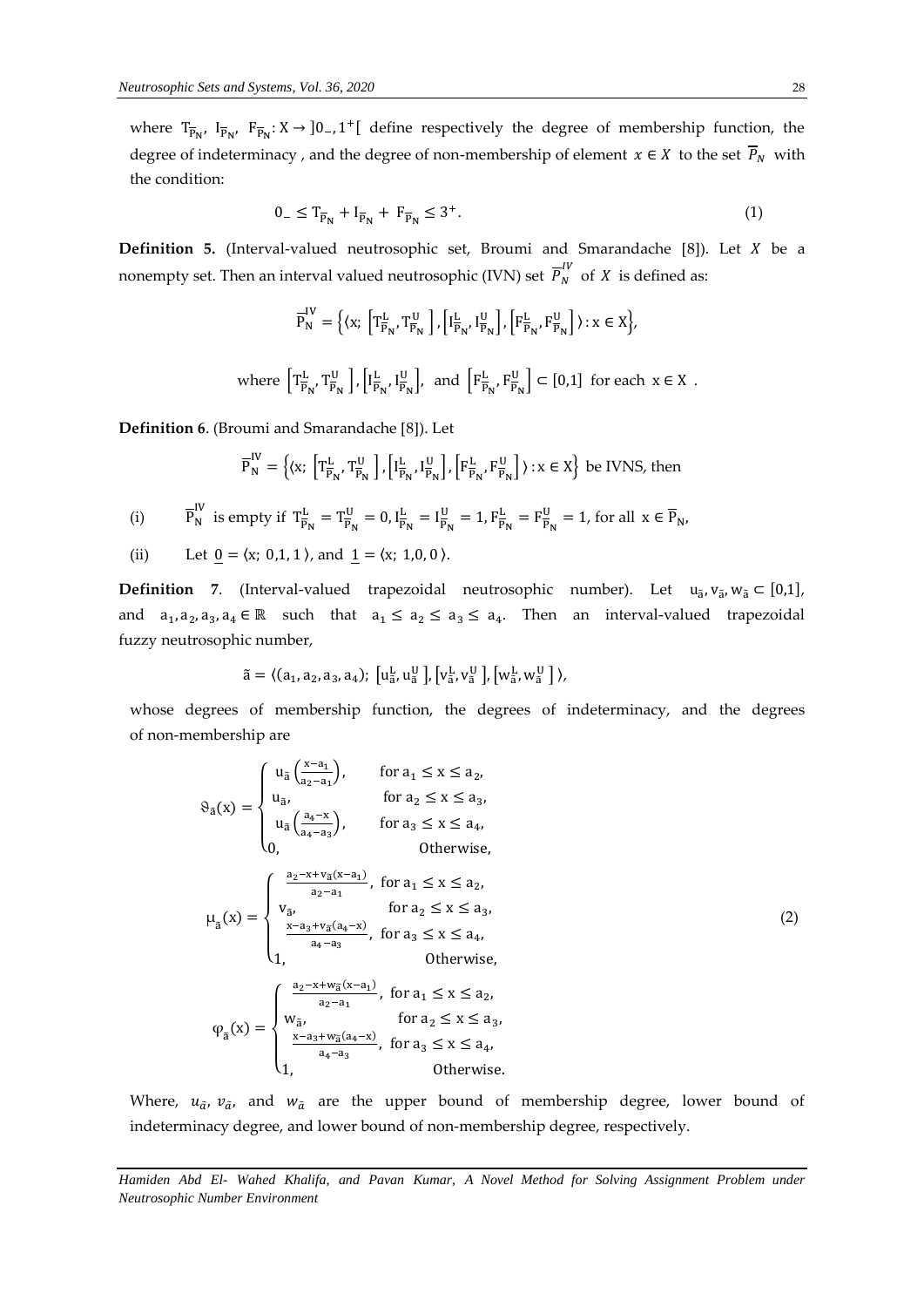**Definition 8**. (Arithmetic operations). Let  $\tilde{a} = ((a_1, a_2, a_3, a_4); [u_{\tilde{a}}^L, u_{\tilde{a}}^U], [v_{\tilde{a}}^L, v_{\tilde{a}}^U], [w_{\tilde{a}}^L, w_{\tilde{a}}^U])$ , and

,

 $\tilde{b} = \langle (b_1, b_2, b_3, b_4); [u_{\tilde{b}}^L, u_{\tilde{b}}^U], [v_{\tilde{b}}^L, v_{\tilde{b}}^U], [w_{\tilde{b}}^L, w_{\tilde{b}}^U] \rangle$  be two IVN numbers. Then,

- 1.  $\tilde{a} \oplus \tilde{b} = \langle (a_1 + b_1, a_2 + b_2, a_3 + b_3, a_4 + b_4) : A, B, C \rangle$
- 2.  $\tilde{a} \ominus \tilde{b} = \langle (a_1 b_4, a_2 b_3, a_3 b_2, a_4 b_1) : A, B, C \rangle$

3. 
$$
\tilde{a} \odot \tilde{b} = \begin{cases} \langle (a_1b_1, a_2b_2, a_3b_3, a_4b_4): A, B, C \rangle, \text{ if } a_4 > 0, b_4 > 0, \\ \langle (a_1b_4, a_2b_3, a_3b_2, a_4b_1): A, B, C \rangle, \text{ if } a_4 < 0, b_4 > 0 \\ \langle (a_4b_4, a_3b_3, a_2b_2, a_1b_1): A, B, C \rangle, \text{ if } a_4 < 0, b_4 < 0. \end{cases}
$$

4. 
$$
\tilde{a} \oslash \tilde{b} = \begin{cases} \langle (a_1/b_4, a_2/b_3, a_3/b_2, a_4/b_1): A, B, C \rangle, \text{if } a_4 > 0, b_4 > 0, \\ \langle (a_4/b_4, a_3/b_3, a_2/b_2, a_1/b_1): A, B, C \rangle, \text{if } a_4 < 0, b_4 > 0 \\ \langle (a_4/b_1, a_3/b_2, a_2/b_3, a_1/b_4): A, B, C \rangle, \text{if } a_4 < 0, b_4 < 0. \end{cases}
$$

- 5.  $k \tilde{a} = \begin{cases} ((ka_1, ka_2, ka_3, ka_4); [u_a^L, u_a^U], [v_a^L, v_a^U], [w_a^L, w_a^U]) , \text{if } k > 0 \\ (a_1, a_2, ka_3, ka_4); [u_a^L, u_a^U], [u_a^L, u_a^U], [u_a^L, u_a^U], \text{if } k > 0 \end{cases}$  $\langle$ (ka<sub>4</sub>, ka<sub>3</sub>, ka<sub>2</sub>, ka<sub>1</sub>); [u $_{\tilde{a}}^L$ , u $_{\tilde{a}}^U$ ], [v $_{\tilde{a}}^L$ , v $_{\tilde{a}}^U$ ], [w $_{\tilde{a}}^L$ , w $_{\tilde{a}}^U$ ]), k < 0.
- 6.  $\tilde{a}^{-1} = \langle (1/a_4, 1/a_3, 1/a_2, 1/a_1); [u_{\tilde{a}}^L, u_{\tilde{a}}^U], [v_{\tilde{a}}^L, v_{\tilde{a}}^U], [w_{\tilde{a}}^L, w_{\tilde{a}}^U] \rangle, \tilde{a} \neq 0.$

Where,  $A = \left[ \min(u_{\tilde{a}}^L, u_{\tilde{b}}^L, \ldots, \min(u_{\tilde{a}}^U, u_{\tilde{b}}^U) \right], B = \left[ \max(v_{\tilde{a}}^L, v_{\tilde{b}}^L, \ldots, \max(v_{\tilde{a}}^U, v_{\tilde{b}}^U) \right],$  and

$$
C = \left[ \max(w_{\tilde{a}}^L, w_{\tilde{b}}^L), \max(w_{\tilde{a}}^U, w_{\tilde{b}}^U) \right].
$$

**Definition 9.** (Score function, Tharmaraiselvi and Santhi [40]). The score function for the IVN number  $\tilde{a} = \langle (a_1, a_2, a_3, a_4); [u_{\tilde{a}}^L, u_{\tilde{a}}^U], [v_{\tilde{a}}^L, v_{\tilde{a}}^U], [w_{\tilde{a}}^L, w_{\tilde{a}}^U] \rangle$  is defined as

$$
S(\tilde{a}) = \frac{1}{16}(a_1 + a_2 + a_3 + a_4) \times [\vartheta_{\tilde{a}} + (1 - \mu_{\tilde{a}}) + (1 - \varphi_{\tilde{a}})].
$$

## **3. Problem statement and solution concepts**

## **3.1 Assumptions, Index and notation**

# *3.1.1. Assumption*

 We assume that there are n number of jobs, which must be performed by and n persons, where the costs are based on the specific assignments. Each job must be assigned to exactly one person and each person has to perform exactly one job.

 *3.1.2. Index*

- i: Persons.
- j: Jobs.

 *3.1.3. Notation*

 $(\tilde{c}_{ij})_N^{\text{IV}}$  : Interval-valued trapezoidal neutrosophic cost of ith person assigned to jth job.

xij: Number of jth jobs assigned to ith person.

*Hamiden Abd El- Wahed Khalifa, and Pavan Kumar, A Novel Method for Solving Assignment Problem under Neutrosophic Number Environment*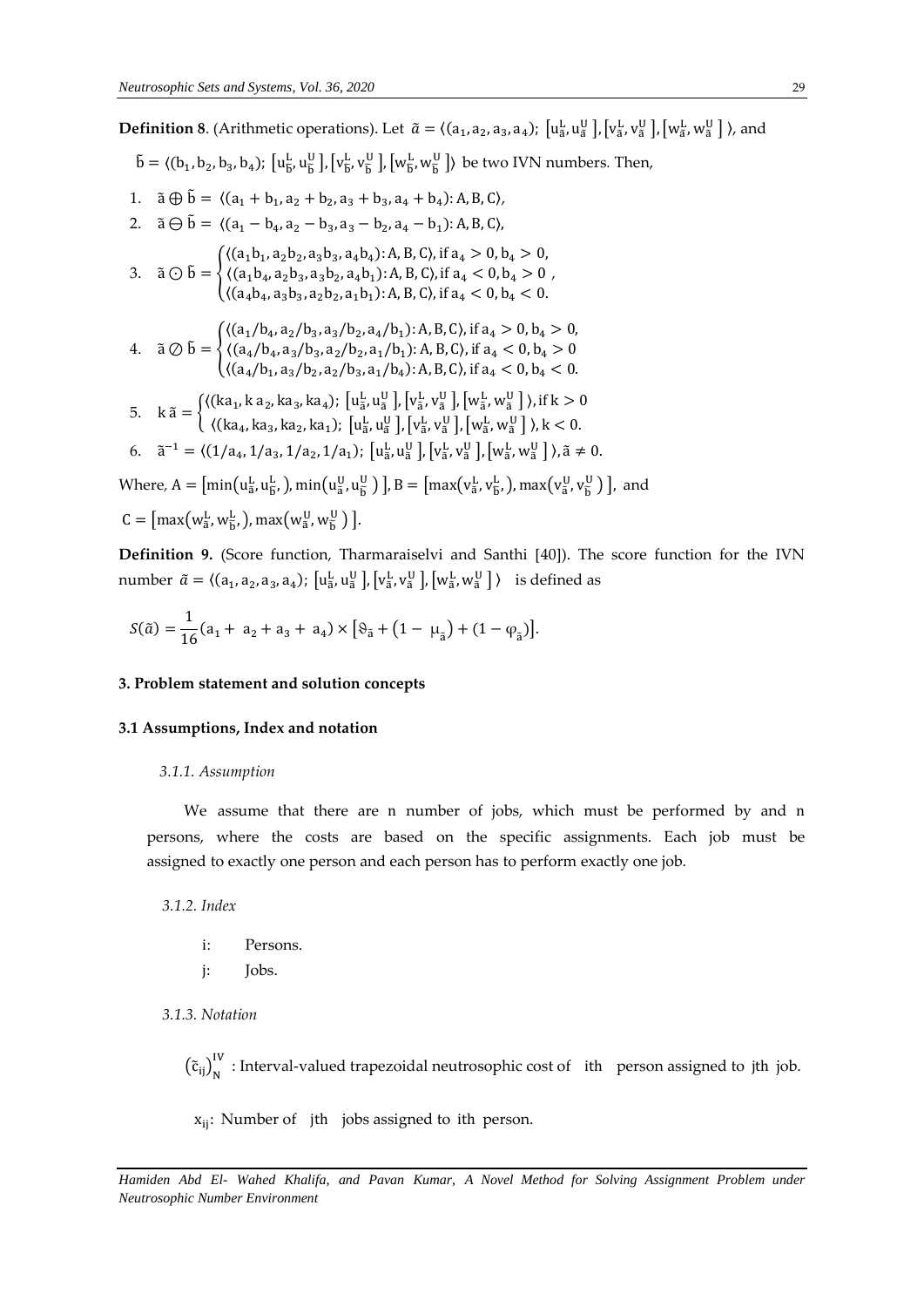Consider the following interval-valued trapezoidal neutrosophic assignment problem (IVTNAP)

(IVTNAP) Min 
$$
\tilde{Z}_N^{IV} = \sum_{i=1}^n \sum_{j=1}^n (\tilde{c}_{ij})_N^{IV} x_{ij}
$$
  
\nSubject to  
\n
$$
\sum_{i=1}^n x_{ij} = 1, j = 1, 2, ..., n \text{ (only one person would be assigned the jth job)}
$$
\n
$$
\sum_{j=1}^n x_{ij} = 1, i = 1, 2, ..., n \text{ (only one job selected by ith person)}
$$
\n
$$
x_{ij} = 0 \text{ or } 1.
$$

It obvious that  $(\tilde{c}_{ij})_N^{\text{IV}}$  ( i = j = 1, 2,3, ..., n; 1, 2, 3, ..., K) are interval-valued trapezoidal neutrosophic

numbers.

Based on score function defined in Definition 9, the IVTNAP in converted into the following interval-valued assignment problem (IVAP)

$$
\begin{aligned} \text{(IVAP)} \quad &\text{Min } Z^{IV} = \sum_{i=1}^{n} \sum_{j=1}^{n} \left[ c_{ij}^{L}, c_{ij}^{U} \right] x_{ij} \\ &\text{Subject to} \\ x \in X^{'} = \left\{ \sum_{i=1}^{n} x_{ij} = 1, j = 1, 2, \dots, n; \sum_{j=1}^{n} x_{ij} = 1, i = 1, 2, \dots, n; \ x_{ij} = 0 \text{ or } 1 \right\}. \end{aligned}
$$

**Definition 10.**  $x \in X'$  is solution of problem IVAP if and only if there is no  $\hat{x} \in X'$  satisfies  $Z(\hat{x}) \leq_{LR} Z(x)$ , or  $Z(\hat{x}) <_{CW} Z$ .

Or equivalently,

**Definition 11.**  $x \in X'$  is solution of problem IVAP if and only if there is no  $\hat{x} \in X'$  satisfies that  $Z(\hat{x}) \leq_{RC} Z(x)$ .

The solution set of problem IVAP can be obtained as the efficient solution of the following MOAP: Min  $(Z^R, Z^C)$ 

$$
Subject to \t x \in X'. \t(3)
$$

Using the Weighting Tchebycheff problem, the Problem (3) is described in the following form

Min 
$$
\psi
$$
  
\nSubject to  
\n
$$
w_1[Z^R - 2^R] \le \psi,
$$
\n
$$
w_2[Z^C - \hat{Z}^C] \le \psi,
$$
\n
$$
x \in X'.
$$
\n(4)

Where  $w_1$ ,  $w_2 \ge 0$ ;  $\hat{Z}^R$ , and  $\hat{Z}^C$  are defined as the ideal targets.

## **4. Solution procedure**

 The steps of the solution procedure to solve the IVTNAP can be summarized as: **Step 1**: Formulate the IVTNAP

**Step 2**: Convert the IVTNAP using the score function (Definition 9) into the IVAP.

**Step 3:** Estimate the ideal points  $\hat{Z}^R$  and  $\hat{Z}^C$  for the IVAP from the following relation

 $\hat{Z}^R =$  Min  $Z^R$ ,

Subject to  $x \in X'$ , and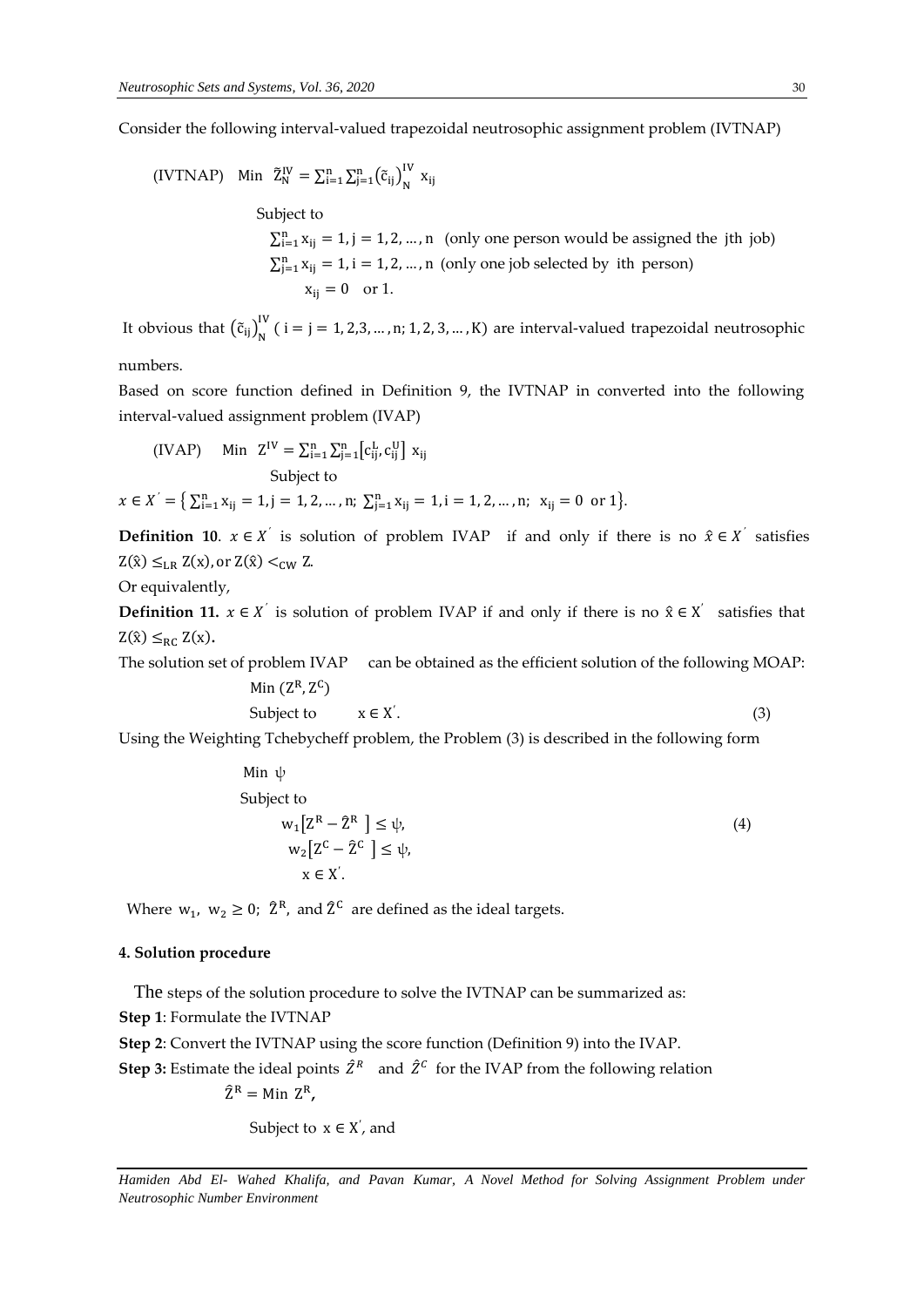$\hat{Z}^C$  = Min  $Z^C$ ,

Subject to 
$$
x \in X'
$$
.

**Step 4:** Determine the value of individual maximum and minimum for every objective function subject to given constraints.

**Step 5**: Compute the weights from the relation

$$
w_1 = \frac{\overline{z}^R - \underline{z}^R}{(\overline{z}^R - \underline{z}^R) + (\overline{z}^C - \underline{z}^C)} \quad w_2 = \frac{\overline{z}^C - \underline{z}^C}{(\overline{z}^R - \underline{z}^R) + (\overline{z}^C - \underline{z}^C)}
$$
(5)

Here  $\overline{Z}^R$  ,  $\overline{Z}^C$  and  $\underline{Z}^R$  ,  $\underline{Z}^C$  are the value of individual maximum and minimum of the  $Z^R$ ,

and Z<sup>C</sup>, respectively.

**Step 6**: Applying the GAMS software to problem (5) to obtain the optimum compromise solution, and hence the fuzzy cost.

**Step 7**: Stop.

# **The flowchart of the proposed method is presented in Figure 1**, below.



Figure 1: Flowchart of the proposed method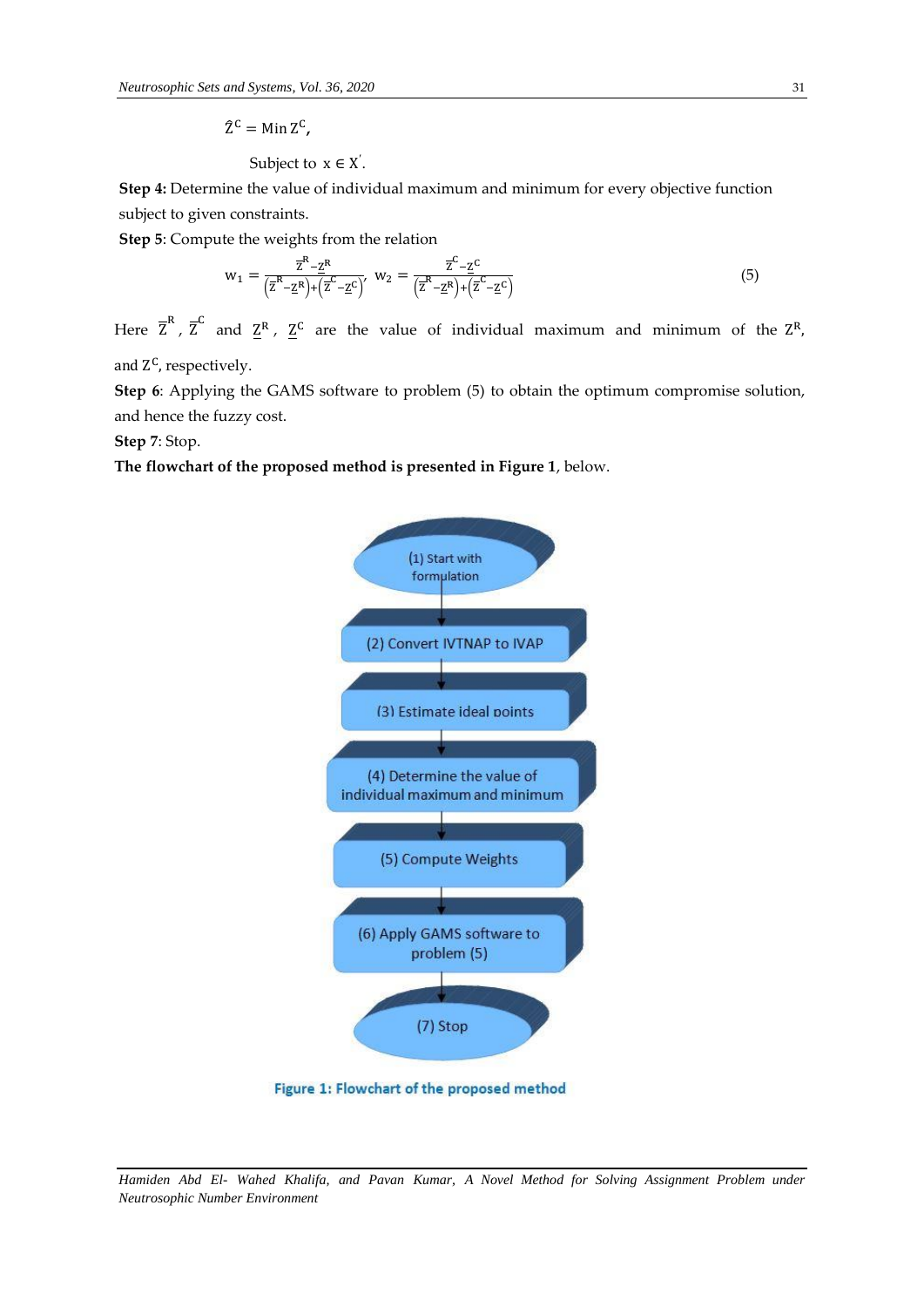# **5. Numerical example**

Consider the following IVTNAP

$$
\text{Min } Z(x)_{N}^{IV} = \left(\begin{array}{c} \langle (14, 17, 21, 28); [0.7, 0.9], [0.1, 0.3], [0.5, 0.7] \rangle x_{11} \\ \oplus \langle ((13, 18, 20, 24)); [0.5, 0.7], [0.3, 0.5], [0.4, 0.6] \rangle x_{12} \\ \oplus \langle (20, 25, 30, 35); [0.8, 1.0], [0.2, 0.4], [0.1, 0.3] \rangle x_{13} \\ \oplus \langle (15, 18, 23, 30); [0.7, 1.0], [0.2, 0.3], [0.2, 0.5] \rangle x_{21} \\ \oplus \langle (15, 18, 23, 30); [0.7, 0.9], [0.1, 0.4], [0.2, 0.6] \rangle x_{22} \\ \oplus \langle (15, 18, 23, 30); [0.7, 0.9], [0.1, 0.4], [0.3, 0.5] \rangle x_{23} \\ \oplus \langle (13, 18, 20, 24); [0.3, 0.7], [0.1, 0.4], [0.3, 0.7] \rangle x_{31} \\ \oplus \langle (14, 16, 21, 23); [0.6, 0.8], [0.3, 0.6], [0.2, 0.4] \rangle x_{33} \end{array}\right)
$$

Subject to

$$
\sum_{i=1}^{3} x_{ij} = 1, \ j = 1, 2, 3; \ \sum_{j=1}^{3} x_{ij} = 1, \ i = 1, 2, 3, \ x_{ij} = 0 \text{ or } 1.
$$

*Step 2:*

$$
\text{Min}\,\mathbf{Z}(\mathbf{x})^{\text{IV}} = \begin{pmatrix} [8.5, 11.5] \mathbf{x}_{11} + [6.5625, 9.375] \mathbf{x}_{12} + [14.4375, 18.5625] \mathbf{x}_{13} \\ [10.2125, 13.975] \mathbf{x}_{21} + [4.4, 6.875] \mathbf{x}_{22} + [9.675, 13.4375] \mathbf{x}_{23} \\ [5.625, 10.78125] \mathbf{x}_{31} + [5.15625, 10.3125] \mathbf{x}_{32} + [7.4, 10.6375] \mathbf{x}_{33} \end{pmatrix}
$$

Subject to

$$
\sum_{i=1}^{3} x_{ij} = 1, \ j = 1, 2, 3; \ \sum_{j=1}^{3} x_{ij} = 1, \ i = 1, 2, 3, \ x_{ij} = 0 \text{ or } 1.
$$

*Step* 4: We determine optimal solution for the following problems individually with respect to the given constraints:

$$
\hat{Z}^{R} = \text{Min } Z^{R} = \begin{pmatrix} 11.5x_{11} + 9.375x_{12} + 18.5625x_{13} + 13.975x_{21} + 6.875x_{22} \\ 13.4375x_{23} + 10.78125x_{31} + 10.3125x_{32} + 10.6375x_{33} \end{pmatrix}
$$
  
\n
$$
\hat{Z}^{C} = \text{Min } Z^{C} = \begin{pmatrix} 10x_{11} + 7.96875x_{12} + 16.5x_{13} + 12.09375x_{21} + 5.6375x_{22} \\ 11.55625x_{23} + 8.203125x_{31} + 7.734375x_{32} + 9.01875x_{33} \end{pmatrix}
$$
  
\n
$$
\text{Max } Z^{R} = \begin{pmatrix} 11.5x_{11} + 9.375x_{12} + 18.5625x_{13} + 13.975x_{21} + 6.875x_{22} \\ 13.4375x_{23} + 10.78125x_{31} + 10.3125x_{32} + 10.6375x_{33} \end{pmatrix}
$$
  
\n
$$
\text{Max } Z^{C} = \begin{pmatrix} 10x_{11} + 7.96875x_{12} + 16.5x_{13} + 12.09375x_{21} + 5.6375x_{22} \\ 11.55625x_{23} + 8.203125x_{31} + 7.734375x_{32} + 9.01875x_{33} \end{pmatrix}
$$

Subject to

$$
\sum_{i=1}^{3} x_{ij} = 1, \ j = 1, 2, 3; \ \sum_{j=1}^{3} x_{ij} = 1, \ i = 1, 2, 3, \ X_{ij} = 0 \text{ or } 1.
$$

 $\hat{Z}^R$  = Min  $Z^R$  = 29.01,  $R = 29.01$ ,  $\hat{Z}^C = Min Z^C = 24.66$ ,  $Max Z^R = 42.85$ ,  $Max Z^C = 36.33$ *Step 5*:Calculate the weights

$$
w_1 = \frac{13.84}{25.15} = 0.542532, \quad w_2 = \frac{11.67}{25.51} = 0.45747
$$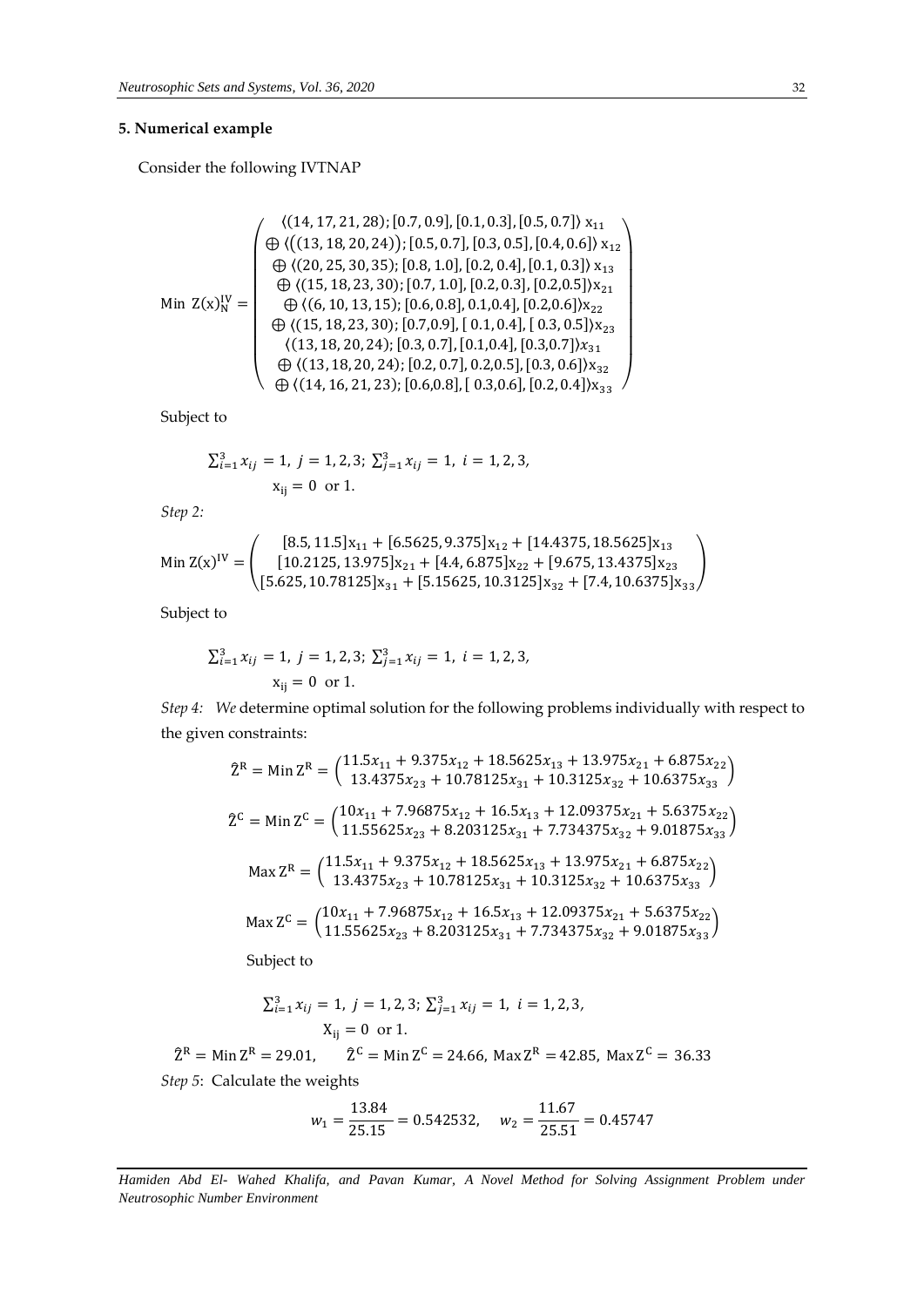*Step6:* Determine the optimal solution of the problem:

Min ψ Subject to

 $\begin{pmatrix} 11.5x_{11} + 9.375x_{12} + 18.5625x_{13} + 13.975x_{21} + 6.875x_{22} \\ 12.4275x_{11} + 10.79125x_{12} + 10.2125x_{13} + 10.6275x_{14} - 1.841 \end{pmatrix}$  $13.4375x_{23} + 10.78125x_{31} + 10.3125x_{32} + 10.6375x_{33} - 1.84321\psi$   $\leq 29.01$ ,

 $\begin{pmatrix} 10x_{11} + 7.96875x_{12} + 16.5x_{13} + 12.09375x_{21} + 5.6375x_{22} \\ 1155625x + 8.203125x + 7.734375x + 9.01975x - 2.19 \end{pmatrix}$ 11.55625x<sub>23</sub> + 8.203125x<sub>31</sub> + 7.734375x<sub>32</sub> + 9.01875x<sub>33</sub> − 2.18595ψ,) ≤ 24.66,

 $x \in X$  $\mathbf{L}$ 

The optimal compromise solution is  $x_{11} = 1, x_{22} = 1, x_{33} = 1$ ,  $x_{12} = x_{13} = x_{21} = x_{23} = x_{31} = x_{32} = 0$ , and  $\psi = 0.0014$ . So, the interval-valued trapezoidal neutrosophic optimum value is  $Z(x)_{N}^{IV} = \langle (34, 43, 55, 66); [0.6, 0.8], [0.3, 0.6], [0.5, 0.7] \rangle.$ 

It is evident that the total minimum assigned cost will be greater than 34 and less than 66 . The total minimum assigned cost lies in between 43 and 55, the overall satisfaction lies in between 60% and 80%. Then, for the remaining of total minimum assigned cost, the truthfulness degree is

$$
\vartheta_{\tilde{a}}(x) \times 100 = \begin{cases}\n[0.6, 0.8] \left(\frac{x-34}{43-34}\right), & \text{for } 34 \le x \le 43, \\
[0.6, 0.8], & \text{for } 43 \le x \le 55, \\
[0.6, 0.8] \left(\frac{66-x}{66-55}\right), & \text{for } 55 \le x \le 66, \\
0, & \text{Otherwise,} \n\end{cases}
$$

Also, the indeterminacy and falsity degrees for the assigned cost are

$$
\mu_{\tilde{a}}(x) = \begin{cases}\n\frac{43 - x + [0.3, 0.6](x - 34)}{43 - 34}, & \text{for } 34 \le x \le 43, \\
v_{\tilde{a}}, & \text{for } 43 \le x \le 55, \\
\frac{x - 55 + [0.3, 0.6](66 - x)}{66 - 55}, & \text{for } 55 \le x \le 66, \\
1, & \text{Otherwise,} \\
\varphi_{\tilde{a}}(x) = \begin{cases}\n\frac{43 - x + [0.5, 0.7](x - 34)}{43 - 34}, & \text{for } 34 \le x \le 43, \\
w_{\tilde{a}}, & \text{for } 43 \le x \le 55, \\
\frac{x - 55 + [0.5, 0.7](66 - x)}{66 - 55}, & \text{for } 55 \le x \le 66 \\
1, & \text{Otherwise.}\n\end{cases}
$$

Thus, the DM concludes that the total interval-valued trapezoidal neutrosophic assigned cost lies in between 34 and 66 with truth, indeterminacy, and falsity degrees lies in between [0.6, 0.8],[0.3, 0.6], and [0.5, 0.7], respectively, and also he is able to schedule the assignment and constraints under budgetary.

## **6. Concluding remarks and further research directions**

The present research article addressed a novel solution methodology to the assignment problem with objective function coefficients characterized by interval-valued trapezoidal neutrosophic numbers. The problem is transformed to the corresponding interval–valued problem, and hence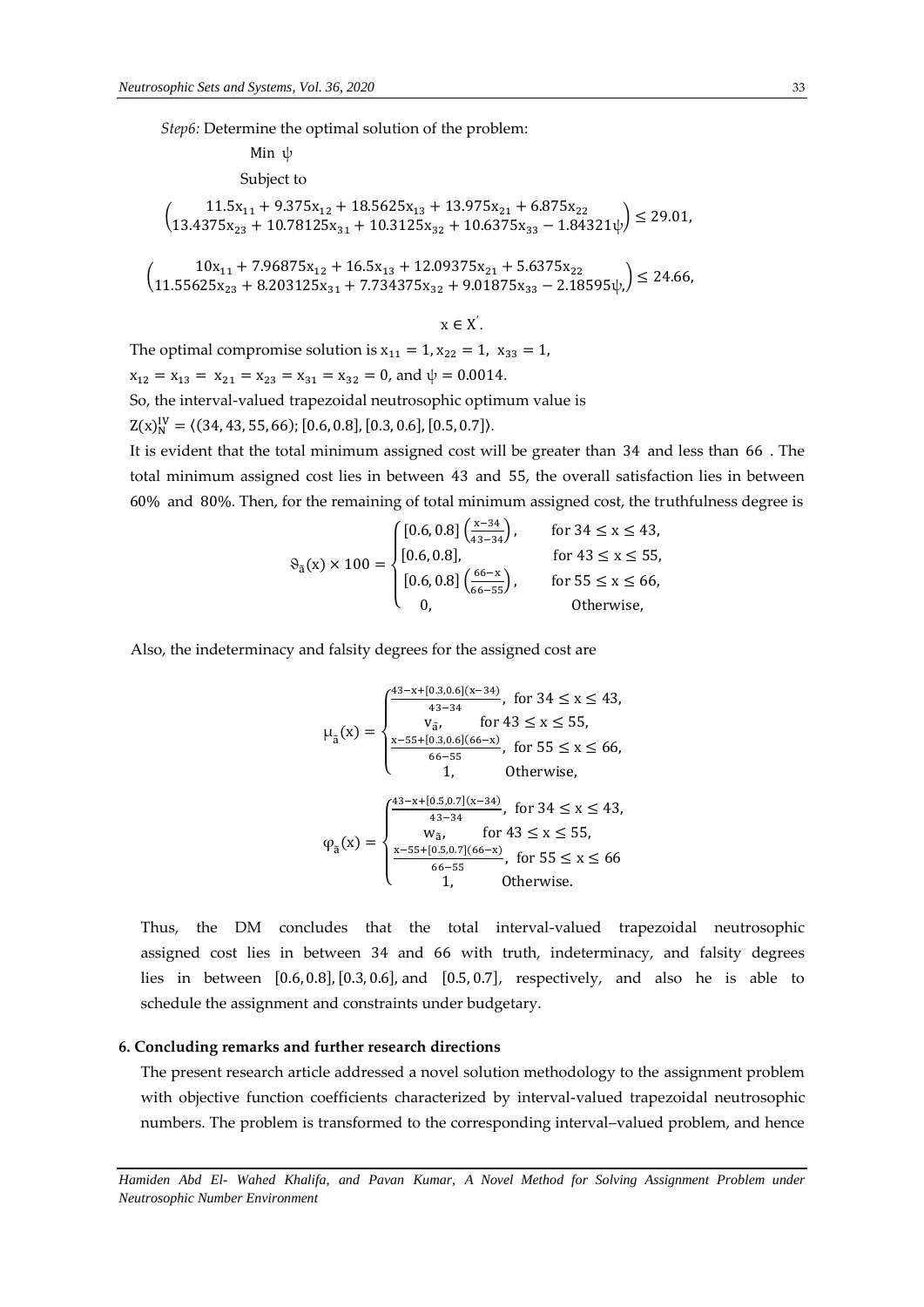into the multi-objective optimization problem (MOOP). Then, the so obtained MOOP is undertaken for the solution by using the Weighting Tchebycheff problem beside the GAMS software. The advantage of this approach is more flexible than the standard assignment problem, where it allows the DM to choose the targets he is willing.

 For further research, one may incorporate this concept in transportation model. Also, one may consider the stochastic nature in assignment problem and develop the same methodology to solve the problem. Additionally, one possible extension might be explored by considering the fuzzy-random, fuzzy-stochastic, etc. In addition, the proposed solution methodology may be applied in different branches (viz. management science, financial management and decision science) where the assignment problems occur in neutrosophic environment.

### **Acknowledgment**

The authors would like to thank the Editor-In-Chief and the anonymous referees for their various suggestions and helpful comments that have led to the improved in the quality and clarity version of the paper.

## **Conflicts and Interest**

The author declares no conflict of interest**.**

## **References**

- 1. Abdel-Basset M.; Ding, W.; Mohamed. R.; & Metawa. N. An integrated plithogenic MCDM approach for finical performance evaluation of manufacturing industries. Risk Management. 2020, 22, 192-218.
- 2. Abdel-Basset M.; Mohamed. R.; Sallam. K.; & El- hosieny, M. A novel decision- making model for sustainable supply chain finance under uncertainty environment. Journal of Cleaner Production. 2020, 122324.
- 3. Abdel-Basset M.; Mohamed. R.; & El- hosieny, M. A novel framework to evaluate innovation value proposition for smart product- service systems. Environmental Technology& Innovation. sustainable supply chain finance under uncertainty environment. Journal of Cleaner Production. 2020, 122324
- 4. Bao, C. P.; Tsai, Ming-chi.; & Tsai, Meei-ing. A new approach to study the multi- objective assignment problem. WHA, POA- An Interdisciplinary Journal. 2007, 53, 123-132.
- 5. Belacela, N.; & Boulasselb, M. R. Multi-criteria fuzzy assignment problem: a useful tool to assist medical diagnosis. Artificial Intelligence in Medicine. 2001, 21, 201-207.
- 6. Bellmann, R.; & Zadeh, L. Decision making in a fuzzy environment. Management Science. 1970, 17, 141-164.
- 7. Bit, A. K.; & Biswal, M. P.; & Alam, S. S. Fuzzy programming approach to multi criteria decision-making transportation problem. Fuzzy Sets and Systems. 1992, 50,135-141.
- 8. Broumi, S.; & Smarandache, F. New operations on interval neutrosophic sets, Journal of New Theory, neutrosophic environment. Computers& Electrical Engineering. 2015, 69, 705-719.
- 9. Chu, P. C.; & Beasley, J. E. A general algorithm for the generalized assignment problem. Computers of Operations Research. 1997, 24, 17-23.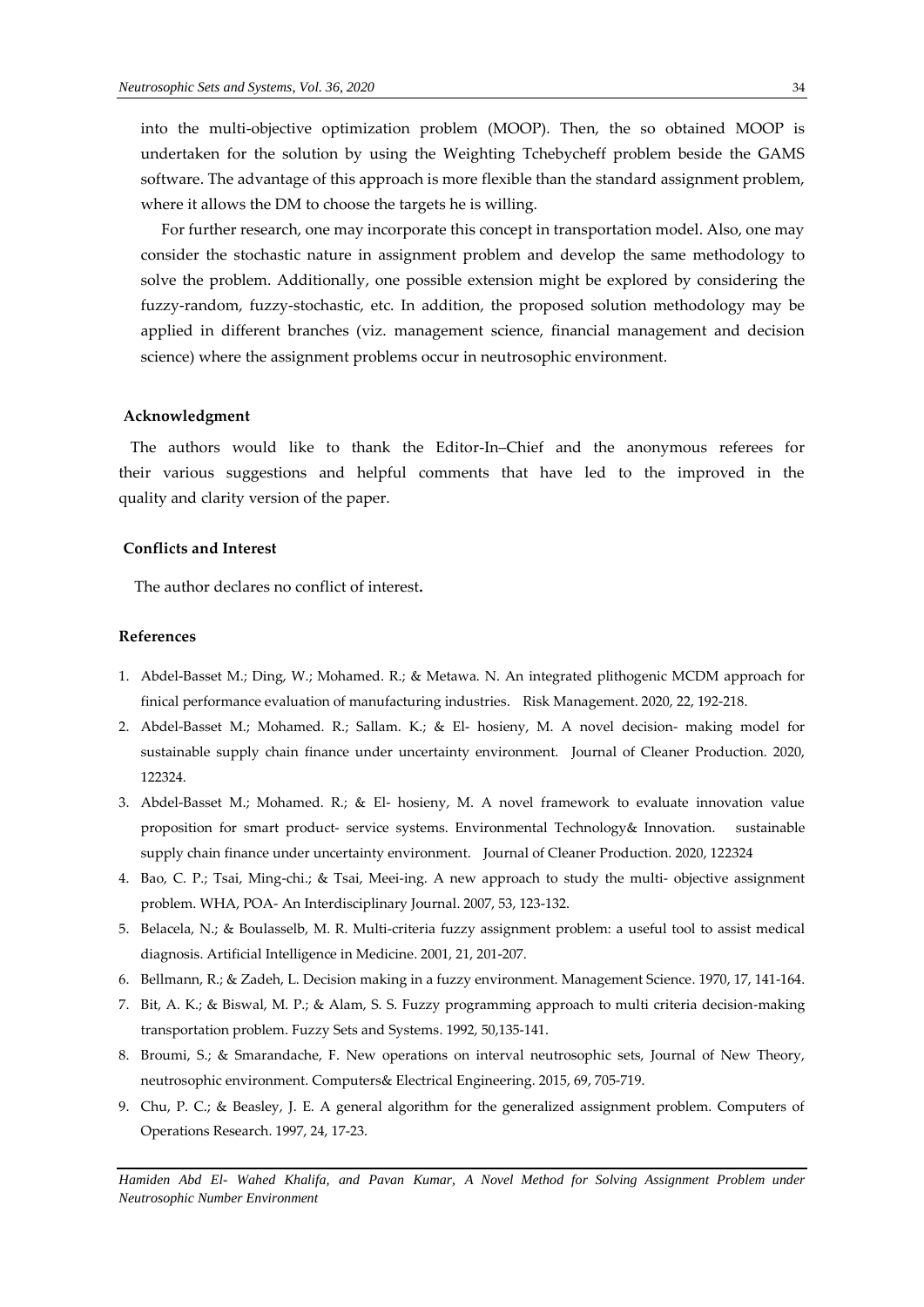- 10. Daiya, K.; & Verma, V. Capacitated transportation problem with bounds on RIM conditions. European Journal of Operational Research. 2007, 178 (30), 718-737.
- 11. De, P. K.; & Yadav, B. An algorithm to solve multi- objective assignment problem using interactive fuzzy goal programming approach. International Journal of Contemporary Mathematical Sciences. 2011, 6(34), 1651-1662.
- 12. Diaz, J. A.; & Fernandez, E. A tabu search heuristic for the generalized assignment problem. European Journal of Operational Research. 2001, 132, 22-38.
- 13. Dubois, D.; & Prade, H. Fuzzy Sets and Systems; Theory and Applications, Academic Press, New York. 1980.
- 14. Ehrgott, M.; Gandibleux, X.; & Przybylski, A. Exact methods for multi-objective combinatorial optimization. In: Greco, S., Ehrgott M., Figueira J. (Eds) Multiple Criteria Decision Analysis. International Series in Operations Research& Management Science. 2016, 233, Springer.
- 15. Emrouznejad, A.; Angiz, M. Z.; & Ho, L. W. An alternative formulation for the fuzzy assignment problem. Journal of the Operational Research Society. 2012, 63, 59-63.
- 16. Geetha, S.; & Nair, K. P. K. A variation of the assignment problem. European Journal of Operations Research. 1993, 68(3), 422-426.
- 17. Haddad, H.; Mohammadi, H.; & Pooladkhan, H. Two models for the generalized assignment problem in uncertain environment. Management Science Letters. 2012, 2, 623-630.
- 18. Hamadameen, O. A. A noval technique for solving multi- objective linear programming problems. Aro The Scientific Journal of Koya University. 2018, 5(2), 1-8.
- 19. Hamou, A.; & Mohamed, El-Amine, C. An exact method for the multi- objective assignment problem. Les Annales RECITS. 2018, 5, 31-36.
- 20. Ishibuchi, H.; & Tanaka, H. Multiobjective programming in optimization of the interval objective function. European Journal of Operational Research. 1999, 48, 219-225.
- 21. Jayalakshmi, M.; & Sujatha, V. A new algorithm to solve multi- objective assignment problem. International Journal of Pure and Applied Mathematics. 2018, 119(16), 719-724.
- 22. Kagade, K. L.; & Bajaj, V. H. Fuzzy method for solving multi objective assignment problem with interval cost, Journal of Statistics and Mathematics. 2010, 1(1), 1-9.
- 23. Khalifa, H. A., and Al- Shabi, M. An interactive approach for solving fuzzy multi-objective assignment problems. Journal of Advances in Mathematics and Computer Science. 2018, 28(6), 1-12.
- 24. Khalifa, H. A.; Kumar, P.; & Smarandache, F. [On optimizing neutrosophic complex programming using](http://fs.unm.edu/NSS/OnOptimizingNeutrosophic20.pdf)  [lexicographic order.](http://fs.unm.edu/NSS/OnOptimizingNeutrosophic20.pdf) Neutrosophic Sets and Systems. 2020, 32, 330-343. DOI: 10.5281/zenodo.3723173.
- 25. Khalifa, H. A. An approach to the optimization of multi- objective assignment problem with neutrosophic numbers. International Journal of Industrial Engineering& Production Research. 2020, 31(2), 287- 294.
- 26. Kumar, A.; & Gupta, A. Methods for solving fuzzy assignment problems and fuzzy travelling salesman problems with different membership functions. Fuzzy Information and Engineering. 2011, 3(1), 3-21.
- 27. Kumar, R.; Edalatpanah, S. A; & Singh, R. A pythagorean fuzzy approach to the transportation problem. Complex & Intelligent Systems. 2019, 5(2), 255-263.
- 28. Leberling, H. On finding compromise solutions in multi- criteria problems using the fuzzy min- operator. Fuzzy Sets and Systems. 1981, 6, 105-118.